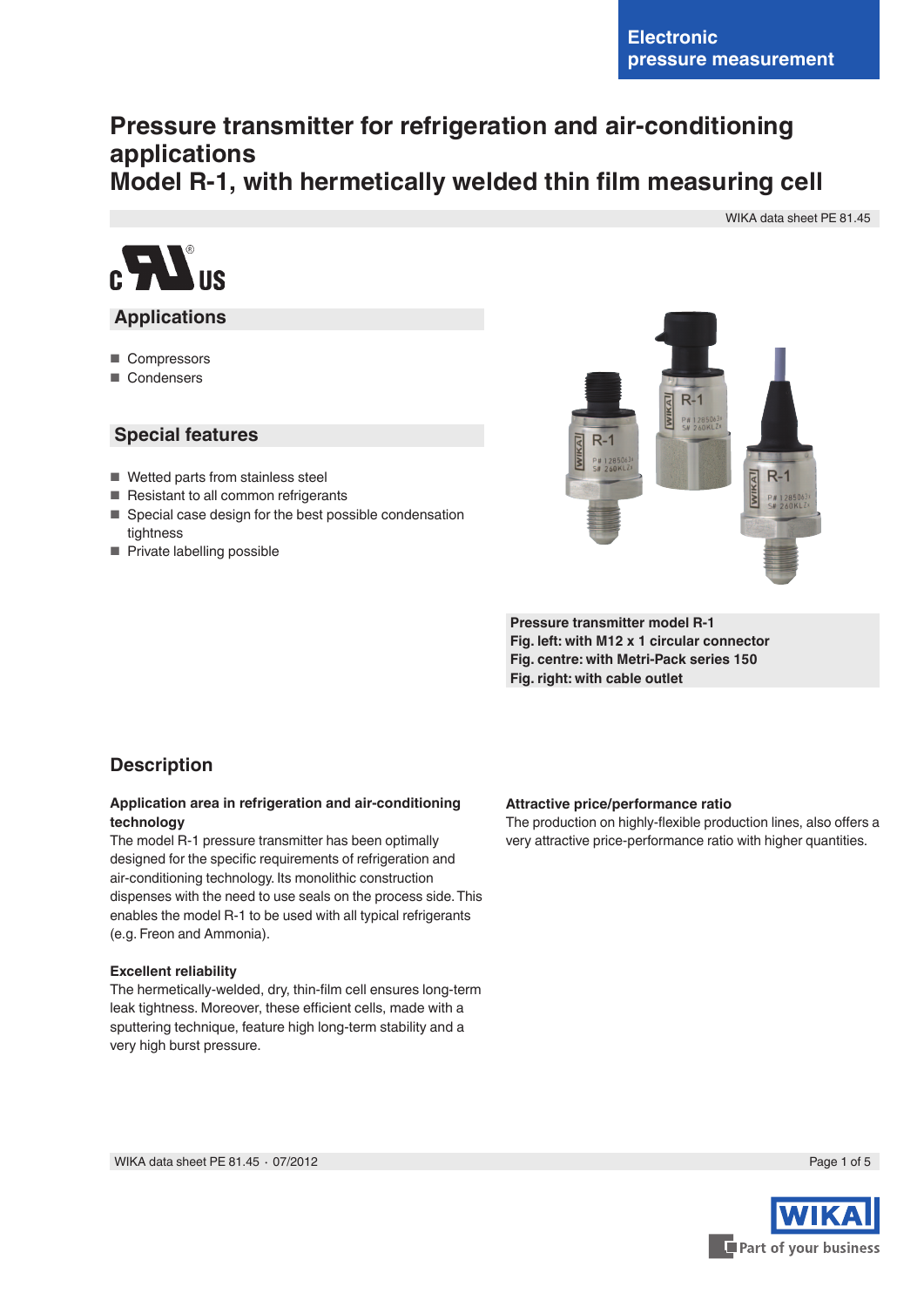## **Measuring ranges**

| <b>Relative pressure</b> |                        |       |       |        |        |       |       |       |
|--------------------------|------------------------|-------|-------|--------|--------|-------|-------|-------|
| bar                      | <b>Measuring range</b> | 06    | 010   | 015    | 016    | 020   | 025   | 030   |
|                          | Overpressure limit     | 20    | 20    | 32     | 32     | 50    | 50    | 80    |
|                          | Burst pressure         | 100   | 100   | 160    | 160    | 250   | 250   | 400   |
|                          | <b>Measuring range</b> | 035   | 040   | 045    | 050    | 060   | 0100  | 0160  |
|                          | Overpressure limit     | 80    | 80    | 120    | 120    | 120   | 200   | 320   |
|                          | Burst pressure         | 400   | 400   | 550    | 550    | 550   | 800   | 1,000 |
| psi                      | <b>Measuring range</b> | 0100  | 0150  | 0200   | 0250   | 0300  | 0350  | 0400  |
|                          | Overpressure limit     | 290   | 290   | 460    | 460    | 720   | 720   | 720   |
|                          | Burst pressure         | 1,450 | 1,450 | 2,300  | 2,300  | 3,600 | 3,600 | 3,600 |
|                          | <b>Measuring range</b> | 0450  | 0500  | 0550   | 0600   | 0650  | 0700  | 0750  |
|                          | Overpressure limit     | 1,100 | 1,100 | 1,100  | 1,100  | 1,100 | 1,700 | 1,700 |
|                          | Burst pressure         | 5,800 | 5,800 | 5,800  | 5,800  | 5,800 | 7,900 | 7,900 |
|                          | <b>Measuring range</b> | 0800  | 0850  | 01,500 | 02,400 |       |       |       |
|                          | Overpressure limit     | 1,700 | 1,700 | 2,900  | 4,600  |       |       |       |
|                          | Burst pressure         | 7,900 | 7,900 | 11,600 | 14,500 |       |       |       |

## **Vacuum and +/- measuring range**

| bar | <b>Measuring range</b> | $-1$ $+7$            | $-1$ +9            | $-1$ +10           | $-1+15$            | $-1$ $+20$         |
|-----|------------------------|----------------------|--------------------|--------------------|--------------------|--------------------|
|     | Overpressure limit     | 20                   | 20                 | 20                 | 32                 | 50                 |
|     | Burst pressure         | 100                  | 100                | 100                | 160                | 250                |
|     | <b>Measuring range</b> | $-1$ +25             | $-1$ $+29$         | $-1$ +45           | $-0.5+7$           | $-0.5+10$          |
|     | Overpressure limit     | 50                   | 80                 | 120                | 20                 | 20                 |
|     | <b>Burst pressure</b>  | 250                  | 400                | 550                | 100                | 100                |
| psi | <b>Measuring range</b> | $-30$ lnHg $$ +100   | $-30$ lnHg $$ +145 | -30 InHg  +200     | $-30$ lnHg $$ +250 | $-30$ lnHg $ +300$ |
|     | Overpressure limit     | 290                  | 290                | 460                | 460                | 720                |
|     | Burst pressure         | 1.450                | 1,450              | 2,300              | 2,300              | 3,600              |
|     | <b>Measuring range</b> | $-30$ lnHg $$ $+350$ | $-30$ lnHg $$ +400 | $-30$ lnHg $$ +450 | $-30$ lnHg $ +500$ | $-30$ lnHg $ +550$ |
|     | Overpressure limit     | 720                  | 1,100              | 1,100              | 1,100              | 1,100              |
|     | <b>Burst pressure</b>  | 3,600                | 5,800              | 5,800              | 5,800              | 5,800              |
|     | <b>Measuring range</b> | $-30$ lnHg $ +600$   |                    |                    |                    |                    |
|     | Overpressure limit     | 1.700                |                    |                    |                    |                    |
|     | Burst pressure         | 7,900                |                    |                    |                    |                    |

Other measuring ranges on request

#### **Vacuum tightness**

Yes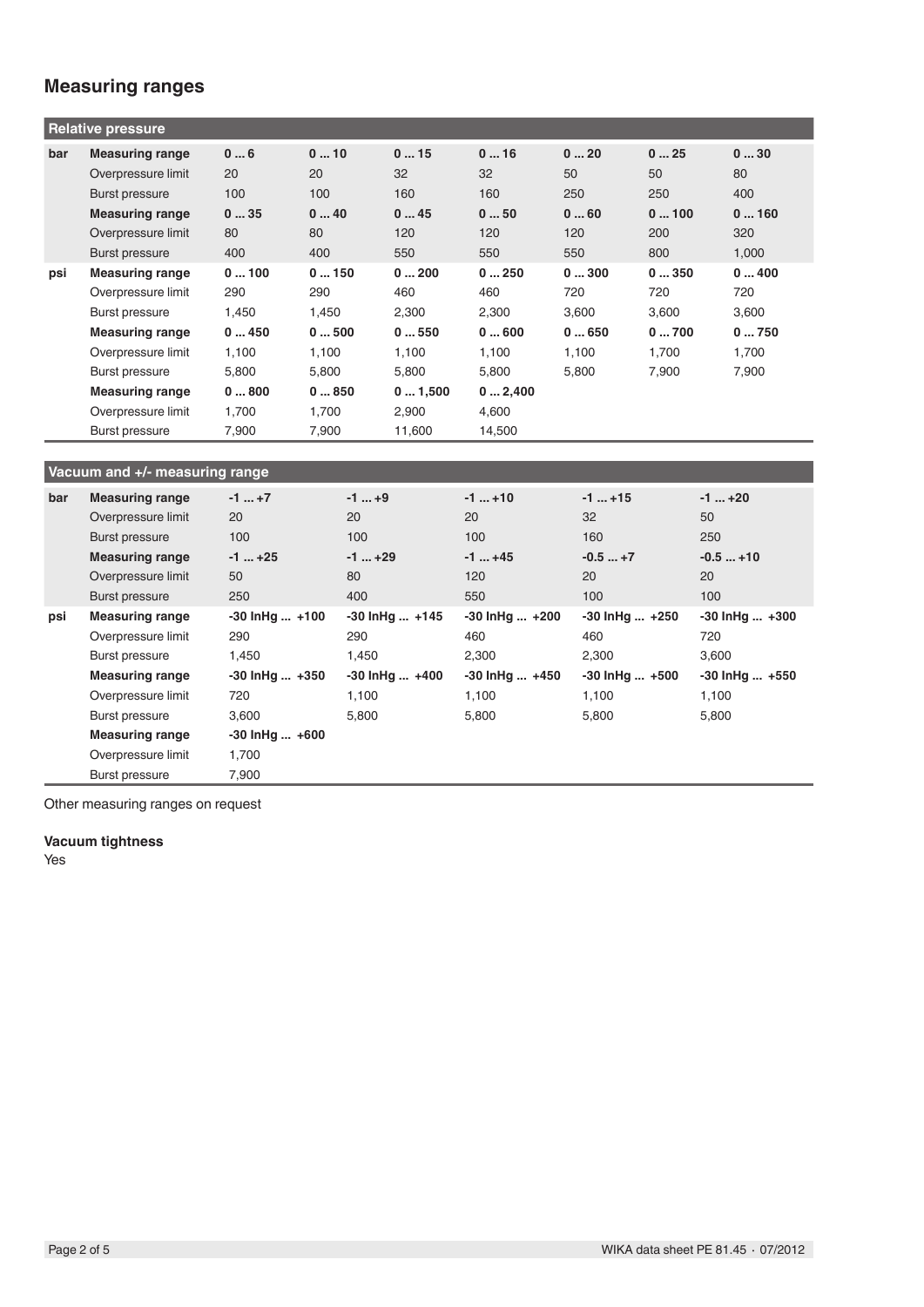## **Output signals**

| Signal type          | <b>Signal</b> |
|----------------------|---------------|
| Current (2-wire)     | $420$ mA      |
| Voltage (3-wire)     | DC15V         |
|                      | DC010V        |
| Ratiometric (3-wire) | DC 0.5  4.5 V |

Other output signals available on request

#### **Load in Ω**

- Current output (2-wire):  $\leq$  (power supply - 7 V) / 0.02 A
- Voltage output (3-wire): > maximum output signal / 1 mA
- Ratiometric output (3-wire): > maximum output signal / 1 mA

## **Accuracy data**

#### **Accuracy at reference conditions**

≤ 2 % of span

Including non-linearity, hysteresis, zero offset and end value deviation (corresponds to measured error per IEC 61298-2).

#### **Temperature error at -25 ... +85 °C**

- Mean temperature coefficient of zero point: typical  $\leq \pm 0.5\%$  of span/10 K
- Mean temperature coefficient of span: ≤ 0.3 % of span/10 K

#### **Settling time**

≤ 5 ms

**Long-term drift (per IEC 61298-2)** ≤ 0.3 % of span/year

### **Voltage supply**

#### **Power supply**

The power supply depends on the selected output signal

- 4 ... 20 mA: DC 7 ...30 V
- DC 1 ... 5 V: DC 8 ...30 V
- DC 0 ... 10 V: DC 14 ... 30 V
- DC 0.5 ... 4.5 V: DC 4.5 ... 5.5 V

## **Reference conditions (per IEC 61298-1)**

#### **Temperature**

15 ... 25 °C

**Atmospheric pressure** 860 ... 1,060 mbar

**Humidity** 45 ... 75 % relative

**Power supply** DC 24 V

#### **Nominal position**

Calibrated in vertical mounting position with pressure connection facing downwards.

### **Operating conditions**

#### **Ingress protection (per IEC 60529)**

The ingress protection depends on the type of electrical connection.

- Circular connector M12 x 1: IP 67
- Metri-Pack series 150: IP 67
- Cable outlet: IP 69K

The stated ingress protection only applies when plugged in using mating connectors that have the appropriate ingress protection.

#### **Temperatures**

| ■ Medium: $-40+100 °C$ | $-40+212$ °F |
|------------------------|--------------|
| ■ Ambient: $-25+85$ °C | $-13+185$ °F |
| Storage: $-25+85$ °C   | $-13+185$ °F |

#### **Resistance**

The pressure transmitter is resistant to the industrial standard refrigerants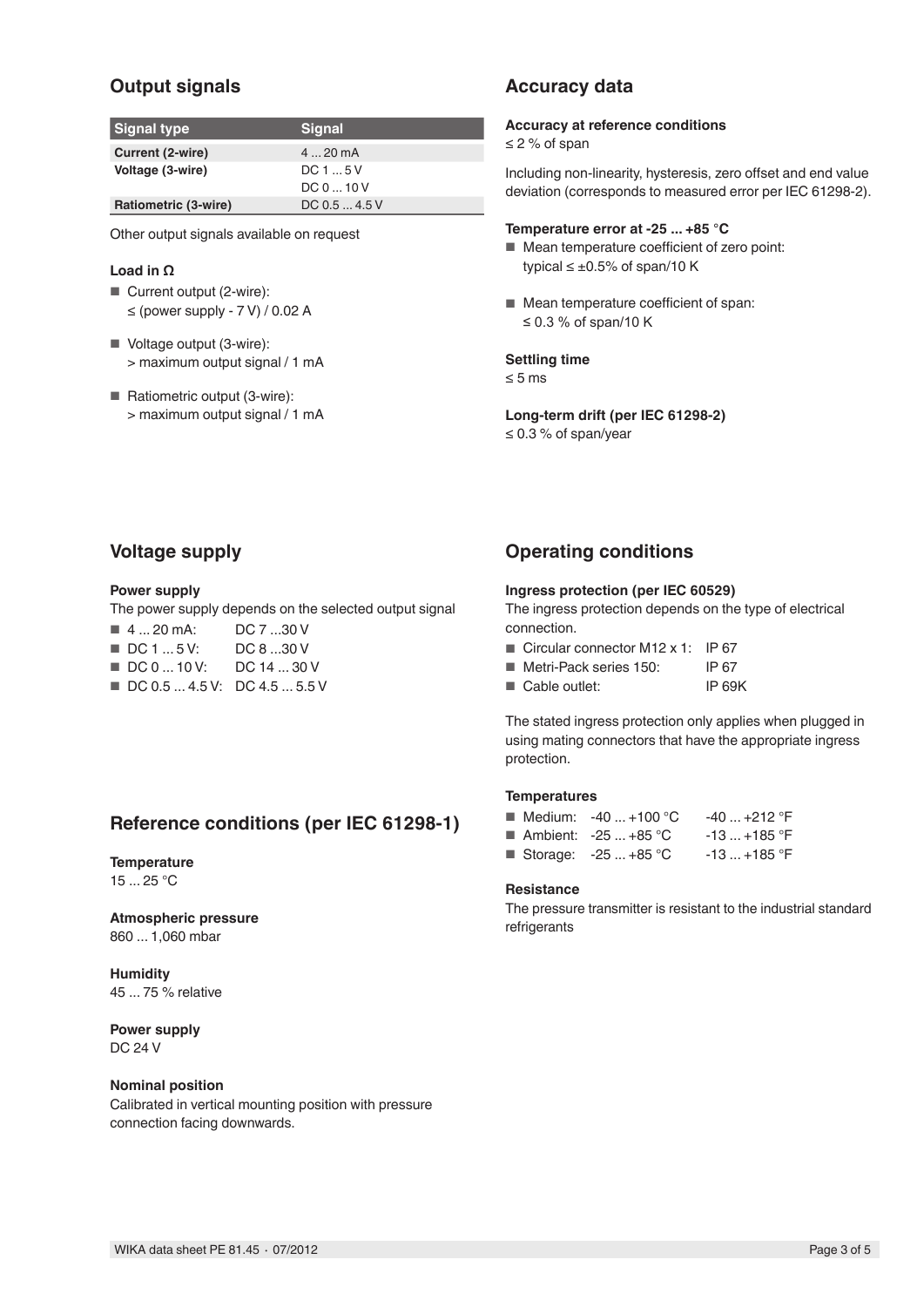### **Process connections**

| <b>Standard</b>          | <b>Thread size</b>             |
|--------------------------|--------------------------------|
| <b>EN 837</b>            | $G\mathrel{\vee} A B$          |
| <b>ANSI/ASME B1.20.1</b> | $\frac{1}{8}$ NPT<br>$1/4$ NPT |
| <b>ISO 7</b>             | $R\frac{1}{4}$                 |
| KS                       | PT 1/4                         |
| <b>SAE</b>               | 7/16-20 UNF-2A taper 90°       |
|                          | 7/16-20 UNF-2B Schrader female |

## **Electrical connections**

#### **Short-circuit resistance**  $S_+$  vs. 0V

#### **Reverse polarity protection** UB vs. 0V

#### **Overvoltage protection** maximum DC 36 V

#### **Insulation voltage** DC 500 V

#### **Connection diagrams**

| Circular connector M12 x 1 (4-pin) |                |        |        |  |  |
|------------------------------------|----------------|--------|--------|--|--|
|                                    |                | 2-wire | 3-wire |  |  |
| $\bullet 3$                        | U <sub>B</sub> |        |        |  |  |
|                                    | 0V             | З      | з      |  |  |
|                                    |                |        |        |  |  |

| Metri-Pack series 150 |                |        |        |  |  |
|-----------------------|----------------|--------|--------|--|--|
|                       |                | 2-wire | 3-wire |  |  |
|                       | U <sub>B</sub> | B      | B      |  |  |
| 飼属                    | 0V             | C      |        |  |  |
|                       | S+             |        |        |  |  |

| <b>Cable outlet</b>                                                                                 |                |        |        |  |  |
|-----------------------------------------------------------------------------------------------------|----------------|--------|--------|--|--|
|                                                                                                     |                | 2-wire | 3-wire |  |  |
|                                                                                                     | U <sub>B</sub> | brown  | brown  |  |  |
| 囲                                                                                                   | 0V             | green  | green  |  |  |
|                                                                                                     | $S+$           |        | white  |  |  |
| Wire cross-section $3 \times 0.14$ mm <sup>2</sup>                                                  |                |        |        |  |  |
| Cable diameter 3.2 mm                                                                               |                |        |        |  |  |
| $C2$ $C2$ $C1$ $C2$ $C3$ $C4$ $C5$ $C6$ $C7$ $C8$ $C9$ $C9$ $C9$ $C9$ $C9$ $C9$ $C9$ $C9$ $C9$ $C9$ |                |        |        |  |  |

Cable lengths: 0.5 m, 1 m, 2 m, 5 m

## **Materials**

#### **Wetted parts**

Sensor and process connection from stainless steel

### **Non-wetted parts**

- Case from stainless steel
- Electrical connection from highly resistant, glass-fibre reinforced plastic PBT GF 30

## **Approvals, directives and certificates**

**Approvals** cRUus (recognition)

### **CE conformity**

EMC directive 2004/108/EC, EN 61326 emission (group 1, class B) and immunity (industrial application)